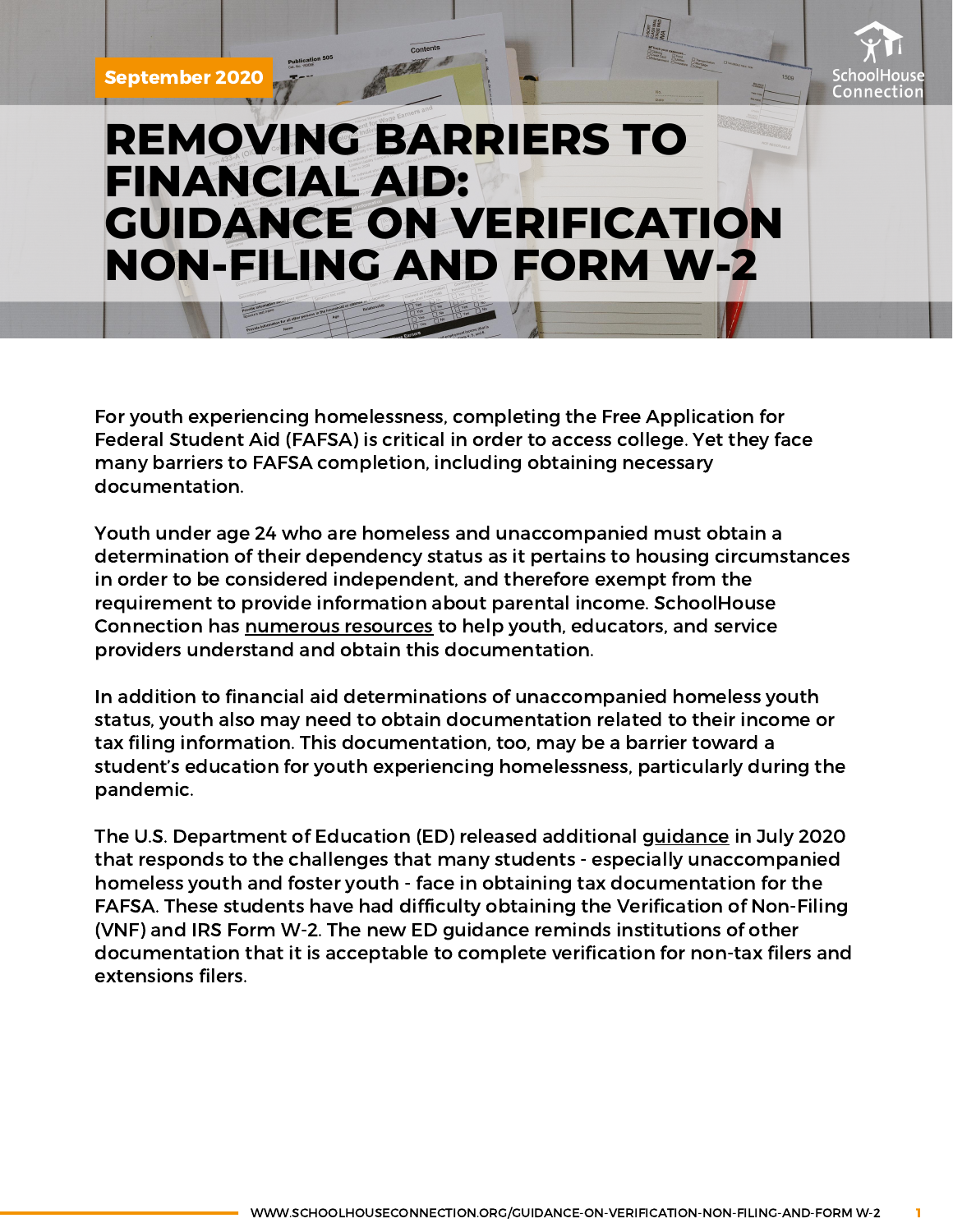## **1. Verification of Non-Filing (VNF)**

Many unaccompanied homeless youth and foster youth are non-tax filers. However, due to the closure of IRS offices, these youth might face challenges obtaining a VNF. The ED guidance reminds institutions of higher education of their role in removing barriers for these students.

Students must make an attempt to request a VNF from the IRS. The student should go online to **[IRS.GOV/GetATRANSCRIPT](http://irs.gov/GetATRANSCRIPT)**. If the student can pass the identity verification, they can request the 2018 taxes. When the search result appears, it will state No search result found and the ribbon will show an attempt to access 2018 taxes.

Alternatively, if students cannot pass the IRS verification of identity, they should call the IRS to request a VNF by message. However, since the IRS is closed, this message may go unresponded.

At this point, the student should then write a personal statement and indicate that they attempted to request a VNF letter, but were unable to pass verification of identity on the IRS website, called the IRS but the office is closed, etc. The student must hand-sign (not print from the computer) and date the letter. This is certification that they attempted to get the VNF, but were unsuccessful.

The student should also include in the statement that they have not filed an income tax return and list the sources of any income, and the amount of income from each source for the applicable tax year. Alternatively, if the student had no income they would need to indicate as such in a personal statement.